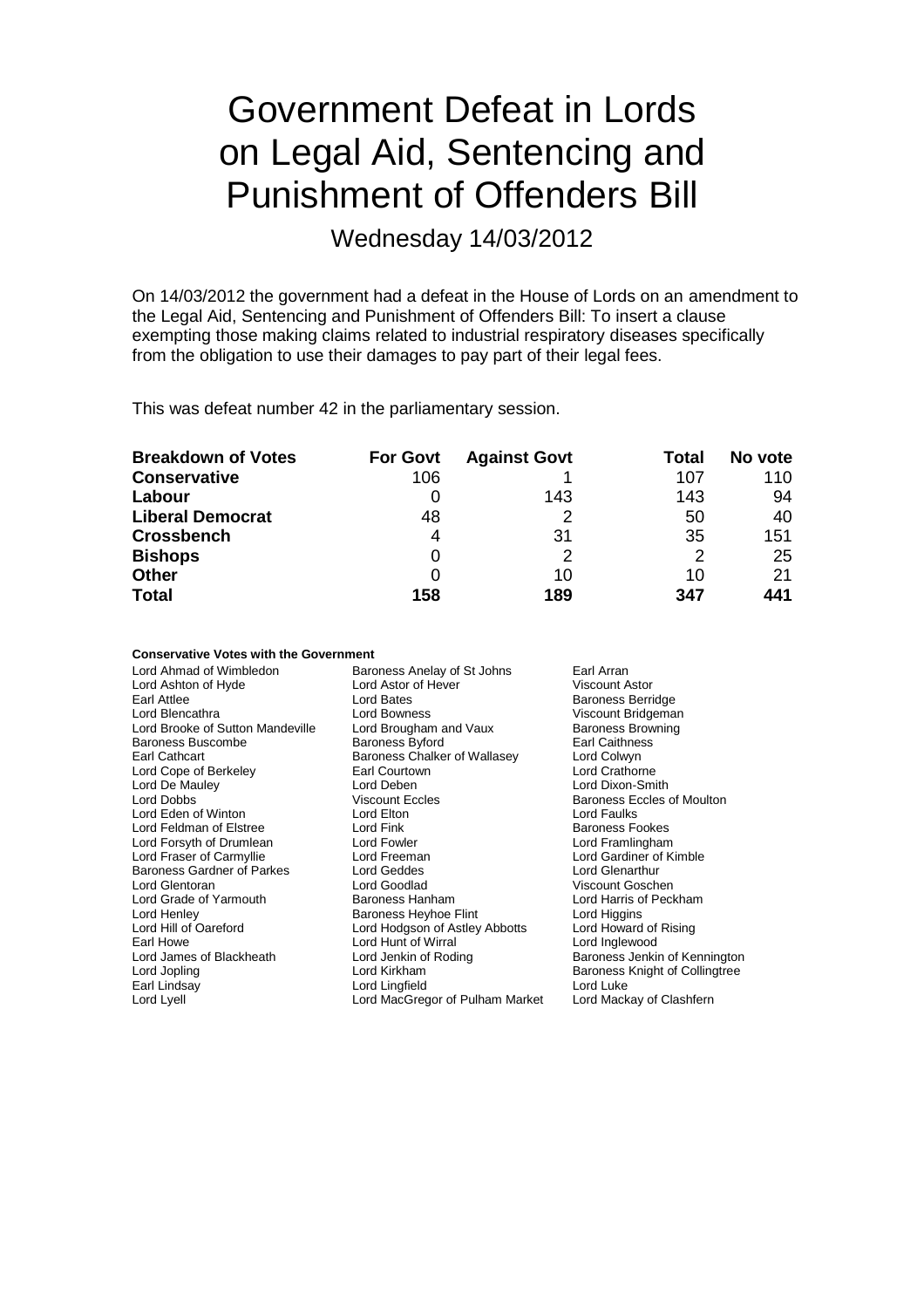Lord Mancroft **Lord Maples** Lord Maples **Lord Maples** Lord Maples **Lord Maples** Lord Maples Lord Maples Lord Maples Lord Maples Lord Maples Lord Maples Lord Maples Lord Maples Lord Maples Lord Maples Lord Maples Lord Maple Baroness Neville-Jones Baroness Newlove Lord Norton of Louth Baroness Oppenheim-Barnes Lord Palumbo Lord Popat Lord Popat Lord Popat Lord Popat Lord Rassoon Lord Risby Lord Roberts of Conwy Lord Sassoon Baroness Shackleton of Belgravia Baroness Sharples **Lord Shaw Cord Shaw Cord Shaw Cord Shaw** Cord Shaw Cord Shaw of Northstead Cord Shaw of Northstead Cord Shaw of Northstead Cord Shaw Cord Shaw Cord Shaw Cord Shaw Cord Sh Lord Sheikh Lord Skelmersdale<br>
Baroness Stedman-Scott Lord Stewartby Baroness Stedman-Scott **Lord Stewartby** Baroness Stowell of Beeston<br>
Lord Strathclyde **Baroness** Lord Taylor of Holbeach **Baroness** Stowell of Beeston Lord Strathclyde Lord Taylor of Holbeach<br>Baroness Verma<br>Lord Wakeham Lord Wakeham Baroness Wilcox

# Duke of Montrose **Baroness Morris of Bolton**<br>
Baroness Newlove **Baroness** Lord Norton of Louth Lord Selkirk of Douglas<br>
Baroness Sharples<br>
Lord Shaw of Northstead Lord Wasserman

#### **Conservative Votes against the Government** Lord Newton of Braintree

**-**

#### **Labour Votes with the Government**

### **Labour Votes against the Government**

Lord Borrie<br>
Lord Brooke of Alverthorpe<br>
Lord Brookman Lord Davies of Coity **Baroness I**<br>
Lord Dubs<br>
Lord Elder Baroness Gould of Potternewton Lord Grantchester<br>
Lord Grocott Lord Grenatchester<br>
Viscount Hanworth Lord Harrison **Lord Hart of Chilton**<br>
Lord Haworth **Lord Hart Communist Communist Communist Communist Communist Communist Communist Communist Communis** Lord Kirkhill Lord Knight of Weymouth<br>
Lord Lea of Crondall Lord Liddle Lord McFall of Alcluith Baroness McIntosh of Hudnall<br>
Lord Mitchell<br>
Lord Monks Baroness Morgan of Huyton Lord Morris of<br>
Lord Myners<br>
Cord Myners Baroness Ramsay of Cartvale Lord Rea<br>
Lord Rosser Lord Rowlands Lord Rosser **Lord Rowlands Baroness Royall of Blaisdon** 

Baroness Adams of Craigielea Lord Ahmed<br>
Baroness Andrews Baroness Armstrong of Hill Top Lord Bach<br>
Baroness Andrews Baroness Armstrong of Hill Top Lord Bach Baroness Andrews **Baroness Armstrong of Hill Top** Lord Bach<br>Baroness Bakewell **Bassam of Brighton** Lord Berkeley Baroness Bakewell **Example 2 Lord Bassam of Brighton** Cord Berkeley<br>
Lord Bilston **Baroness Blackstone** Baroness Blood<br>
Baroness Blood Lord Bilston Baroness Blackstone Baroness Blood Lord Brooke of Alverthorpe **Lord Brookman** Lord Brooks of Tremorfa<br>
Lord Brooks of Tremorfa<br>
Lord Campbell-Savours Lord Carter of Coles Lord Campbell-Savours<br>
Lord Clinton-Davis Lord Collins of Highbury Lord Clarke of Hampstead Lord Clinton-Davis Lord Collins of Highbury<br>
Lord Collins Corston Lord Davidson of Glen Clova Lord Davies of Oldham Lord Davidson of Glen Clova Lord Davies of O<br>Baroness Donaghy Lord Donoughue Lord Dubs Lord Elder Lord Evans of Parkside Lord Evans of Watford **Lord Falconer of Thoroton** Baroness Farrington of Ribbleton<br>Lord Faulkner of Worcester **Baroness Ford** Baroness Ford Baroness Ford Baroness Ford Beaulkner of Bishop Auckland Lord Faulkner of Worcester **Baroness Ford** Execution Cord Foster of Bishop Auckland<br>Lord Foulkes of Cumnock **Baroness Gale** Baroness Gale Baroness Gibson of Market Ras Lord Foulkes of Cumnock **Baroness Gale** Baroness Gale Baroness Gibson of Market Rasen<br>
Baroness Golding<br>
Baroness Golding Lord Gilbert **Baroness Golding**<br>
Lord Grantchester **Baroness Colding**<br>
Lord Grenfell Lord Grocott Viscount Hanworth Lord Harris of Haringey Baroness Hayter of Kentish Town Baroness Healy of Primrose Hill<br>Baroness Hollis of Heigham Lord Howarth of Newport Baroness Hilton of Eggardon Baroness Hollis of Heigham Lord Howarth of Newport<br>Baroness Howells of St Davids Lord Hoyle Lord Hoghes of Woodside Baroness Howells of St Davids Lord Hoyle<br>
Baroness Hughes of Stretford Lord Irvine of Lairg<br>
Lord Janner of Braunstone Baroness Hughes of Stretford Lord Irvine of Lairg<br>Baroness Jones of Whitchurch Lord Jones Lord Tudd Lord Judd Baroness Jones of Whitchurch Lord Jones<br>
Lord Kennedy of Southwark Lord King of West Bromwich Baroness King of Bow Lord Kennedy of Southwark Lord King of West Bromwich Baroness Kin<br>Baroness King Baroness Kinnock of Holyhead Lord Kinnock Baroness Kingsmill Baroness Kinnock of Holyhead Lord Kinnock<br>
Lord Kinnock Cord Kinnock Lord Cayard<br>
Lord Layard Lord Lea of Crondall **Lord Liddle** Lord Liddle **Baroness Lister of Burtersett**<br>Lord Lympne **Baroness Lister of Burtersett** Lord Machanic Lord Mackenzie of Framwellg Lord Lympne Lord Macdonald of Tradeston Lord Mackenzie of Framwellgate<br>
Lord MacKenzie of Culkein Baroness Massey of Darwen Lord Maxton Lord MacKenzie of Culkein Baroness Massey of Darwen Lord Maxton<br>
Lord McAvov Lord McConnell of Glenscorrodale Baroness McDonagh Lord McAvoy **Lord McConnell of Glenscorrodale** Baroness McDonagh<br>
Lord McFall of Alcluith **Baroness McIntosh of Hudnall** Lord McKenzie of Luton Lord Monks<br>
Lord Morris of Aberavon<br>
Lord Morris of Aberavon<br>
Lord Morris of Handsworth Lord Myners<br>
Lord Patel of Blackburn<br>
Lord Patel of Blackburn<br>
Lord Pant of Highfield<br>
Lord Plant of Highfield Lord Patel of Blackburn Lord Pendry Lord Pendry Lord Plant of Lord Plant of Lord Plant of Analice Corp Baroness Prosser Baroness Prosser **Baroness Prosser Lord Radice**<br>Lord Rea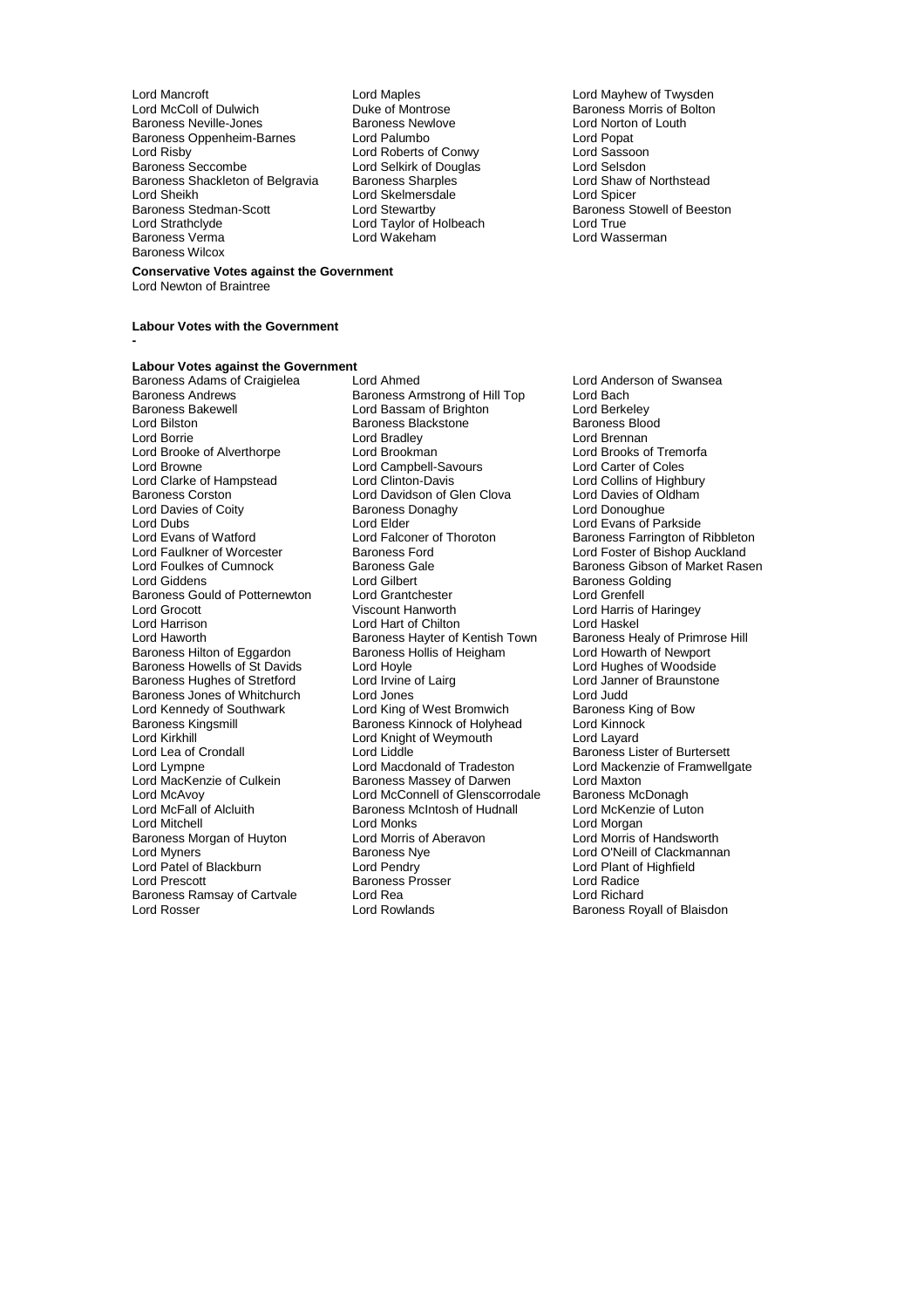Lord Sawyer **Communist Scotland Seart Assets Scotland** of Asthal Cord Sewel<br>Baroness Sherlock **Communist Scotland Seart Seart Assets** Baroness S Baroness Sherlock **Viscount Simon**<br>
Lord Solev **Baroness Smith of Basildon**<br>
Lord Stevenson of Balmacara 
Lord Stone of Blackheath Baroness Symons of Vernham Lord Taylor of Blackburn Baroness Taylor Baroness Taylor of Blackburn Baroness Taylor Cord Tomlinson Lord Temple-Morris Baroness Thornton Lord Touhig<br>
Lord Touhig<br>
Lord Triesman Baroness Turner of Camden Baroness Wall of New Barnet Lord Warner<br>Baroness Warwick of Undercliffe Lord West of Spithead Baroness Wheeler Baroness Warwick of Undercliffe Lord West of Spithead Baroness Corress Corress Lord Wills<br>Baroness Whitaker Lord Whitty Lord Whitty Baroness Whitaker<br>Lord Wood of Anfield

Lord Stevenson of Balmacara Lord Stone of Blackheath<br>
Lord Taylor of Blackburn Baroness Taylor of Bolton Lord Triesman **Lord Tunnicliffe**<br>
Baroness Wall of New Barnet **Lord Warner** Baroness Worthington

### **Liberal Democrat Votes with the Government**

Baroness Brinton **Lord Burnett**<br>
Lord Clement-Jones **Lord Dholakia** Lord Clement-Jones Lord Dholakia Baroness Garden of Frognal Lord German **Earl Glasgow** Earl Glasgow Baroness Hussein-Ece<br>
Baroness Jolly **Baroness Example 20**<br>
Lord Kirkwood of Kirkhope Baroness Kramer Baroness Jolly **Communist Communist Communist Communist Communist Communist Communist Communist Communist Communist Communist Communist Communist Communist Communist Communist Communist Communist Communist Communist Commun** Lord Marks of Henley-on-Thames Lord McNally Baroness Northover<br>
Lord Palmer of Childs Hill Lord Phillips of Sudbury Baroness Randerson Lord Palmer of Childs Hill Lord Phillips of Sudbury<br>
Lord Redesdale Cord Roberts of Llandudno Lord Sharkey **Baroness Sharp of Guildford** Lord Shipley<br>Lord Shipley Lord Shipley<br>Lord Storey Lord Storey Lord Storey Lord Strasburger Lord Taverne Lord Teverson Lord Thomas of Gresford Lord Tope Lord Tankerness Lord Tyler<br>
Lord Wallace of Saltaire Lord Wallace of Tankerness Baroness Walmsley

Lord Addington Lord Alderdice Lord Allan of Hallam Baroness Benjamin and Bradshaw<br>
Lord Burnett Baroness Benjamin Lord Chidgey Baroness Maddock Earl Mar and Kellie<br>
Lord McNally Company Baroness Northover Lord Stoneham of Droxford Lord Storey<br>
Lord Taverne 
Lord Teverson

Lord Wallace of Tankerness

#### **Liberal Democrat Votes against the Government** Baroness Doocey

### **Crossbench Votes with the Government**

Lord Lloyd of Berwick

Viscount Craigavon Lord Dannatt

### **Crossbench Votes against the Government**

Lord Aberdare Lord Adebowale Lord Alton of Liverpool Lord Cameron of Dillington **Earl Clancarty** The Clance of Colville Colville Colville Colville Colville Colville Curross Coussins Colville Curross Coussins Lord Fellowes Lord Cameron of Dillington<br>
Baroness Coussins Lord Elystan-Morgan Lord Elystan-Morgan Lord Fellowes<br>
Baroness Finlay of Llandaff Lord Freyberg Lord Cord Greenway Baroness Finlay of Llandaff Lord Freyberg<br>
Baroness Grey-Thompson Lord Hall of Birkenhead Baroness Howe of Idlicote **Lord Kilclooney** Carl Lytton<br>
Lord Martin of Springburn Baroness Meacher **Earl Lytton**<br>
Lord Palmer Lord Martin of Springburn **Baroness Meacher**<br>
Lord Pannick<br>
Lord Rowe-Beddoe Lord Pannick **Lord Rowe-Beddoe** Lord Rowe-Beddoe Lady Saltoun of Abernethy<br>
Lord Walton of Detchant Baroness Warnock Lord Williamson of Horton

Lord Walton of Detchant

#### **Bishop Votes with the Government**

**-**

### **Bishop Votes against the Government**

Bishop of Newcastle

**Other Votes with the Government**

**-**

Lord Lee of Trafford Lord Lester of Herne Hill Baroness Linklater of Butterstone<br>
Lord Loomba<br>
Baroness Maddock Lord Larl Mar and Kellie Lord Redesdale Lord Roberts of Llandudno Baroness Scott of Needham Market

Baroness Boothroyd<br>
Earl Clancarty<br>
Viscount Colville of Culross Lord Hall of Birkenhead Baroness Howarth of Breckland<br>
Lord Kilclooney Barl Lytton